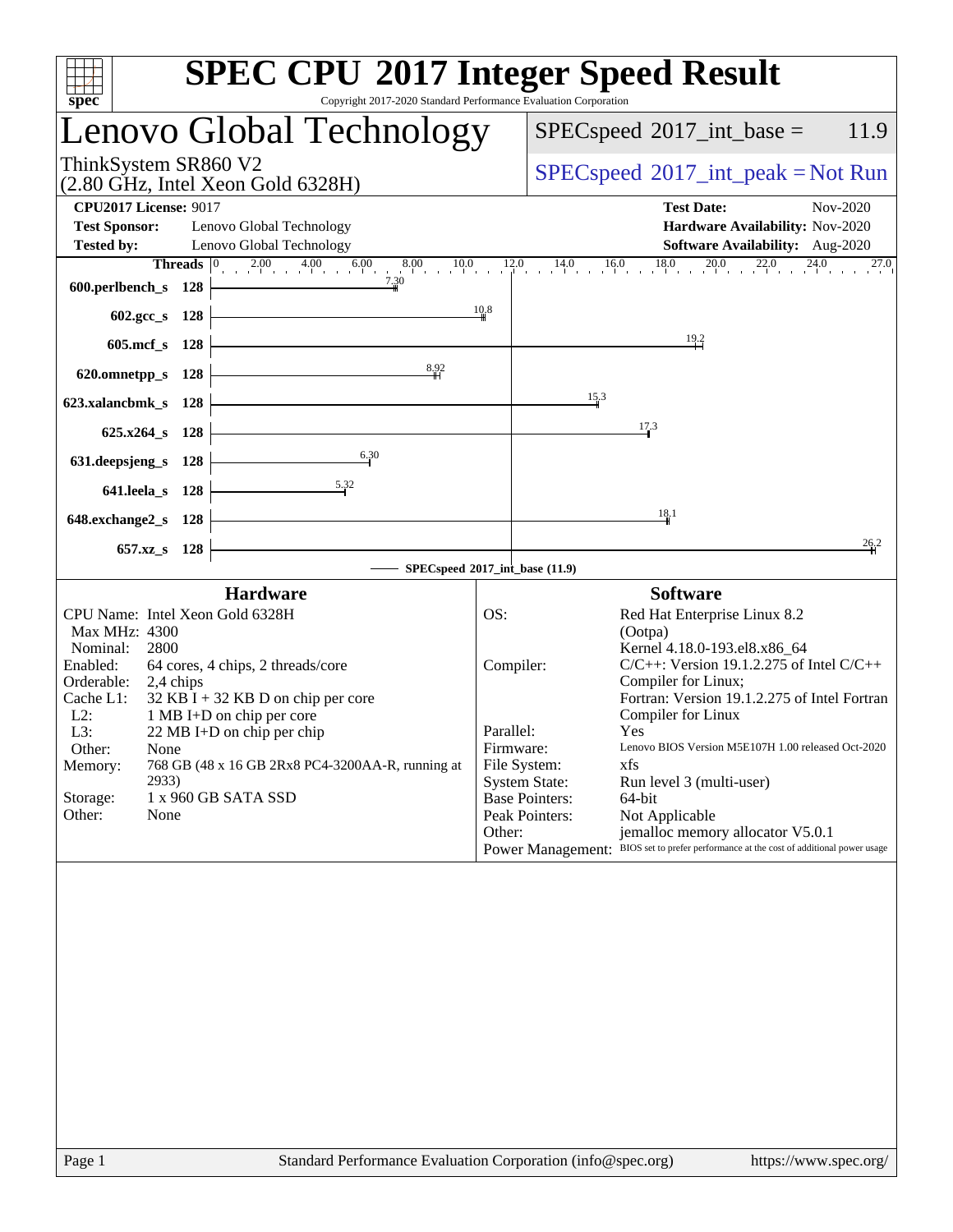

#### **[SPEC CPU](http://www.spec.org/auto/cpu2017/Docs/result-fields.html#SPECCPU2017IntegerSpeedResult)[2017 Integer Speed Result](http://www.spec.org/auto/cpu2017/Docs/result-fields.html#SPECCPU2017IntegerSpeedResult)** Copyright 2017-2020 Standard Performance Evaluation Corporation

## Lenovo Global Technology

(2.80 GHz, Intel Xeon Gold 6328H)

 $SPEC speed^{\circ}2017\_int\_base = 11.9$ 

#### ThinkSystem SR860 V2  $\begin{array}{c} \text{SPEC speed} \textdegree 2017\_int\_peak = Not Run \end{array}$

**[CPU2017 License:](http://www.spec.org/auto/cpu2017/Docs/result-fields.html#CPU2017License)** 9017 **[Test Date:](http://www.spec.org/auto/cpu2017/Docs/result-fields.html#TestDate)** Nov-2020

**[Test Sponsor:](http://www.spec.org/auto/cpu2017/Docs/result-fields.html#TestSponsor)** Lenovo Global Technology **[Hardware Availability:](http://www.spec.org/auto/cpu2017/Docs/result-fields.html#HardwareAvailability)** Nov-2020 **[Tested by:](http://www.spec.org/auto/cpu2017/Docs/result-fields.html#Testedby)** Lenovo Global Technology **[Software Availability:](http://www.spec.org/auto/cpu2017/Docs/result-fields.html#SoftwareAvailability)** Aug-2020

#### **[Results Table](http://www.spec.org/auto/cpu2017/Docs/result-fields.html#ResultsTable)**

|                                     | <b>Base</b>    |                |       |                | <b>Peak</b> |                |       |                |                |              |                |              |                |              |
|-------------------------------------|----------------|----------------|-------|----------------|-------------|----------------|-------|----------------|----------------|--------------|----------------|--------------|----------------|--------------|
| <b>Benchmark</b>                    | <b>Threads</b> | <b>Seconds</b> | Ratio | <b>Seconds</b> | Ratio       | <b>Seconds</b> | Ratio | <b>Threads</b> | <b>Seconds</b> | <b>Ratio</b> | <b>Seconds</b> | <b>Ratio</b> | <b>Seconds</b> | <b>Ratio</b> |
| $600.$ perlbench_s                  | 128            | 245            | 7.25  | 243            | 7.30        | 241            | 7.36  |                |                |              |                |              |                |              |
| $602.\text{gcc}\_\text{s}$          | 128            | 371            | 10.7  | 367            | 10.8        | 369            | 10.8  |                |                |              |                |              |                |              |
| $605$ .mcf s                        | 128            | 246            | 19.2  | 242            | 19.5        | 246            | 19.2  |                |                |              |                |              |                |              |
| 620.omnetpp_s                       | 128            | <u>183</u>     | 8.92  | 185            | 8.83        | 180            | 9.07  |                |                |              |                |              |                |              |
| 623.xalancbmk s                     | 128            | 92.7           | 15.3  | 92.4           | 15.3        | 92.8           | 15.3  |                |                |              |                |              |                |              |
| $625.x264$ s                        | 128            | 102            | 17.3  | 102            | 17.3        | 102            | 17.4  |                |                |              |                |              |                |              |
| 631.deepsjeng_s                     | 128            | 227            | 6.30  | 228            | 6.30        | 228            | 6.29  |                |                |              |                |              |                |              |
| 641.leela s                         | 128            | 321            | 5.31  | 321            | 5.32        | 321            | 5.32  |                |                |              |                |              |                |              |
| 648.exchange2_s                     | 128            | 163            | 18.0  | 163            | 18.1        | 162            | 18.1  |                |                |              |                |              |                |              |
| $657.xz$ s                          | 128            | 235            | 26.3  | 237            | 26.1        | 236            | 26.2  |                |                |              |                |              |                |              |
| $SPECspeed*2017$ int base =<br>11.9 |                |                |       |                |             |                |       |                |                |              |                |              |                |              |

**[SPECspeed](http://www.spec.org/auto/cpu2017/Docs/result-fields.html#SPECspeed2017intpeak)[2017\\_int\\_peak =](http://www.spec.org/auto/cpu2017/Docs/result-fields.html#SPECspeed2017intpeak) Not Run**

Results appear in the [order in which they were run.](http://www.spec.org/auto/cpu2017/Docs/result-fields.html#RunOrder) Bold underlined text [indicates a median measurement.](http://www.spec.org/auto/cpu2017/Docs/result-fields.html#Median)

#### **[Operating System Notes](http://www.spec.org/auto/cpu2017/Docs/result-fields.html#OperatingSystemNotes)**

Stack size set to unlimited using "ulimit -s unlimited"

#### **[Environment Variables Notes](http://www.spec.org/auto/cpu2017/Docs/result-fields.html#EnvironmentVariablesNotes)**

```
Environment variables set by runcpu before the start of the run:
KMP_AFFINITY = "granularity=fine,scatter"
LD_LIBRARY_PATH =
      "/home/cpu2017-1.1.0-ic19.1u2/lib/intel64:/home/cpu2017-1.1.0-ic19.1u2/j
      e5.0.1-64"
MALLOC_CONF = "retain:true"
OMP_STACKSIZE = "192M"
```
#### **[General Notes](http://www.spec.org/auto/cpu2017/Docs/result-fields.html#GeneralNotes)**

 Binaries compiled on a system with 1x Intel Core i9-7980XE CPU + 64GB RAM memory using Redhat Enterprise Linux 8.0 Transparent Huge Pages enabled by default Prior to runcpu invocation Filesystem page cache synced and cleared with: sync; echo 3> /proc/sys/vm/drop\_caches NA: The test sponsor attests, as of date of publication, that CVE-2017-5754 (Meltdown) is mitigated in the system as tested and documented. Yes: The test sponsor attests, as of date of publication, that CVE-2017-5753 (Spectre variant 1) is mitigated in the system as tested and documented. Yes: The test sponsor attests, as of date of publication, that CVE-2017-5715 (Spectre variant 2) is mitigated in the system as tested and documented.

**(Continued on next page)**

| Page 2 | Standard Performance Evaluation Corporation (info@spec.org) | https://www.spec.org/ |
|--------|-------------------------------------------------------------|-----------------------|
|--------|-------------------------------------------------------------|-----------------------|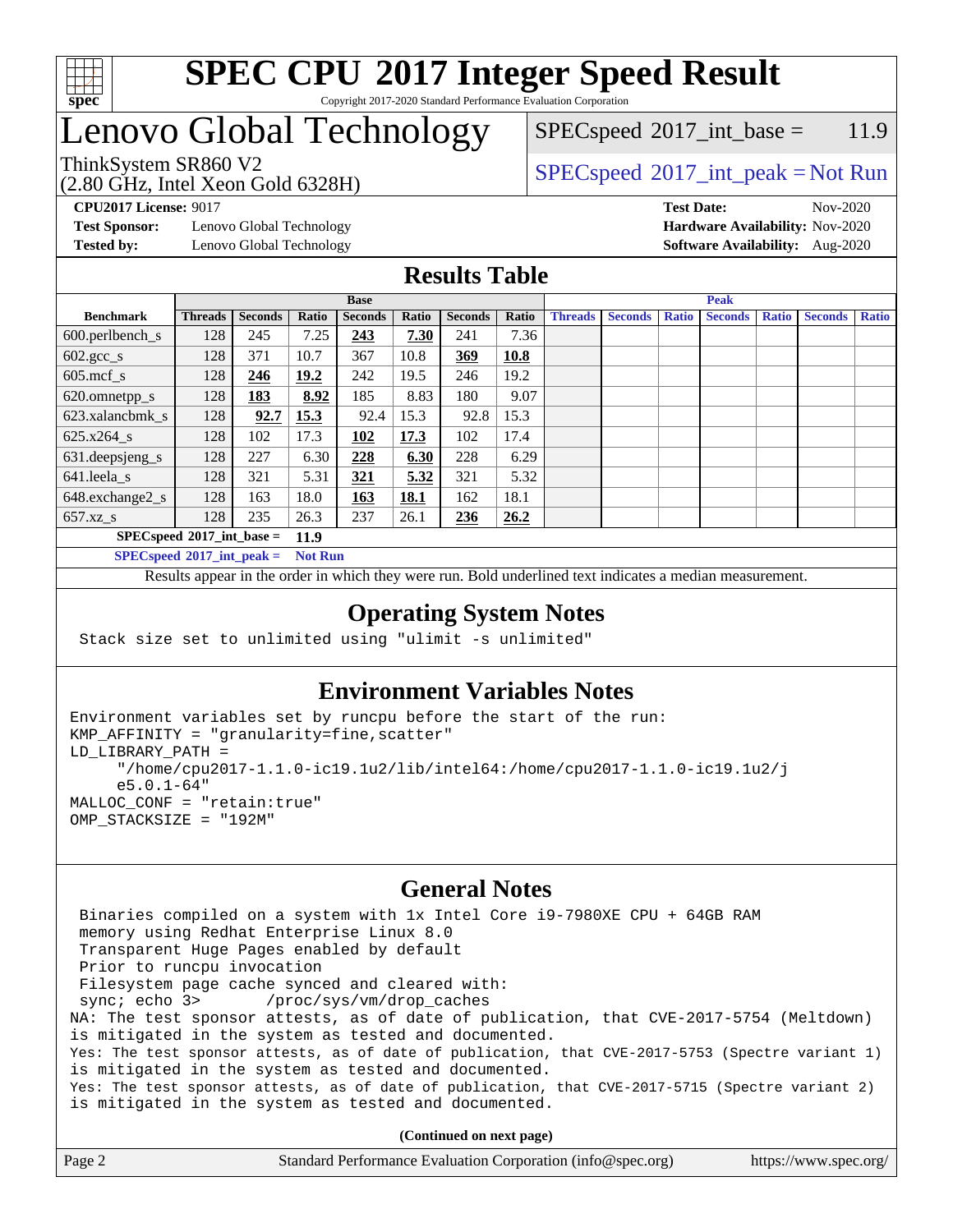

Copyright 2017-2020 Standard Performance Evaluation Corporation

## Lenovo Global Technology

 $SPECspeed^{\circ}2017\_int\_base = 11.9$  $SPECspeed^{\circ}2017\_int\_base = 11.9$ 

(2.80 GHz, Intel Xeon Gold 6328H)

ThinkSystem SR860 V2  $\begin{array}{c} \text{SPEC speed} \textdegree 2017\_int\_peak = Not Run \end{array}$ 

**[CPU2017 License:](http://www.spec.org/auto/cpu2017/Docs/result-fields.html#CPU2017License)** 9017 **[Test Date:](http://www.spec.org/auto/cpu2017/Docs/result-fields.html#TestDate)** Nov-2020

**[Test Sponsor:](http://www.spec.org/auto/cpu2017/Docs/result-fields.html#TestSponsor)** Lenovo Global Technology **[Hardware Availability:](http://www.spec.org/auto/cpu2017/Docs/result-fields.html#HardwareAvailability)** Nov-2020 **[Tested by:](http://www.spec.org/auto/cpu2017/Docs/result-fields.html#Testedby)** Lenovo Global Technology **[Software Availability:](http://www.spec.org/auto/cpu2017/Docs/result-fields.html#SoftwareAvailability)** Aug-2020

#### **[General Notes \(Continued\)](http://www.spec.org/auto/cpu2017/Docs/result-fields.html#GeneralNotes)**

 jemalloc, a general purpose malloc implementation built with the RedHat Enterprise 7.5, and the system compiler gcc 4.8.5 sources available from jemalloc.net or <https://github.com/jemalloc/jemalloc/releases> **[Platform Notes](http://www.spec.org/auto/cpu2017/Docs/result-fields.html#PlatformNotes)** BIOS configuration: Choose Operating Mode set to Maximum Performance and then set it to Custom Mode MONITOR/MWAIT set to Enabled Sysinfo program /home/cpu2017-1.1.0-ic19.1u2/bin/sysinfo Rev: r6365 of 2019-08-21 295195f888a3d7edb1e6e46a485a0011 running on localhost.localdomain Fri Nov 27 02:43:29 2020 SUT (System Under Test) info as seen by some common utilities. For more information on this section, see <https://www.spec.org/cpu2017/Docs/config.html#sysinfo> From /proc/cpuinfo model name : Intel(R) Xeon(R) Gold 6328H CPU @ 2.80GHz 4 "physical id"s (chips) 128 "processors" cores, siblings (Caution: counting these is hw and system dependent. The following excerpts from /proc/cpuinfo might not be reliable. Use with caution.) cpu cores : 16 siblings : 32 physical 0: cores 0 1 2 3 4 5 6 7 8 9 10 11 12 13 14 15 physical 1: cores 0 1 2 3 4 5 6 7 8 9 10 11 12 13 14 15 physical 2: cores 0 1 2 3 4 5 6 7 8 9 10 11 12 13 14 15 physical 3: cores 0 1 2 3 4 5 6 7 8 9 10 11 12 13 14 15 From lscpu: Architecture: x86\_64 CPU op-mode(s): 32-bit, 64-bit Byte Order: Little Endian CPU(s): 128 On-line CPU(s) list: 0-127 Thread(s) per core: 2 Core(s) per socket: 16 Socket(s): 4 NUMA node(s): 4 Vendor ID: GenuineIntel CPU family: 6 Model: 85 Model name: Intel(R) Xeon(R) Gold 6328H CPU @ 2.80GHz Stepping: 11 **(Continued on next page)**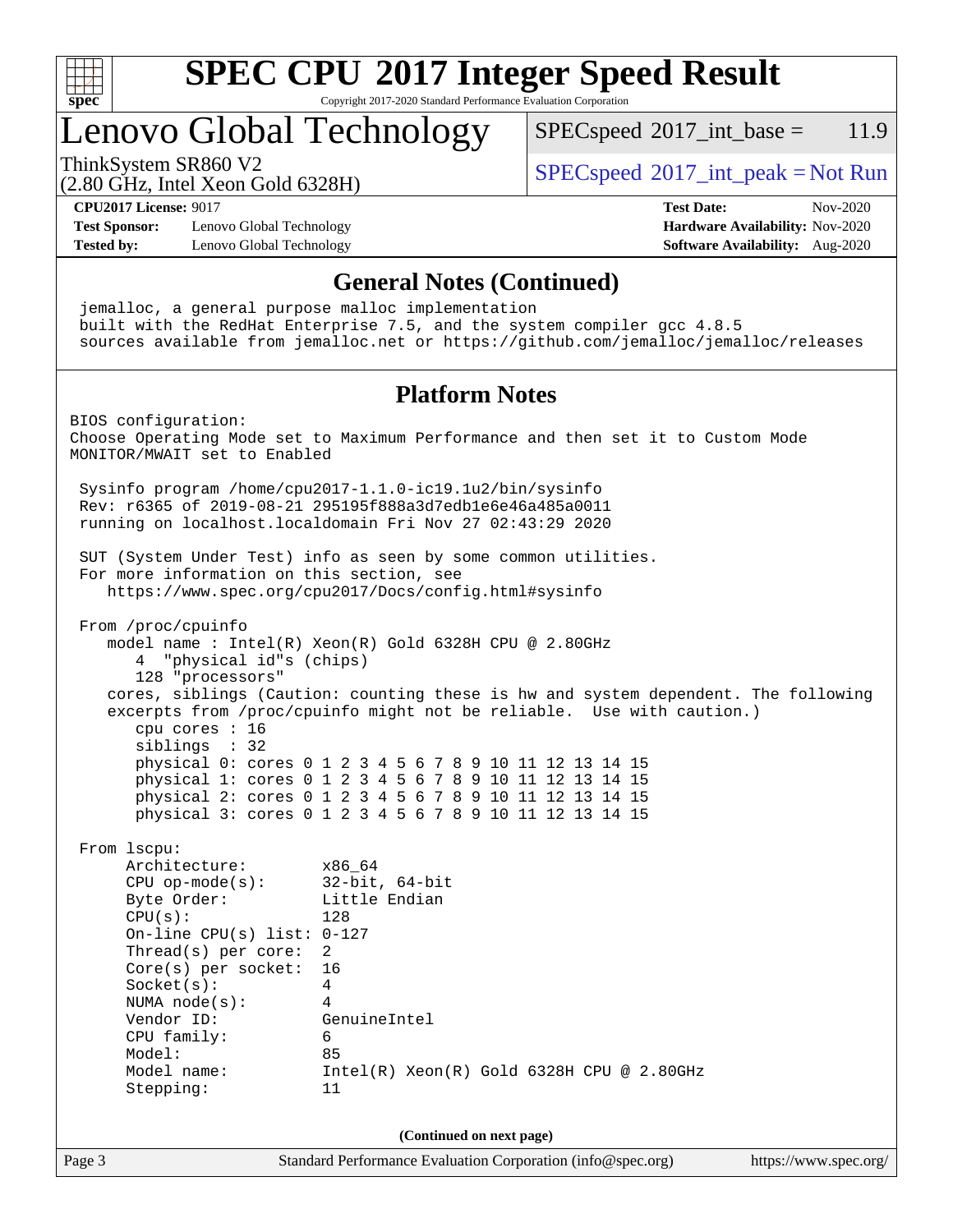

Copyright 2017-2020 Standard Performance Evaluation Corporation

Lenovo Global Technology

 $SPEC speed^{\circ}2017\_int\_base = 11.9$ 

(2.80 GHz, Intel Xeon Gold 6328H)

ThinkSystem SR860 V2  $\begin{array}{c} \text{SPEC speed} \textdegree 2017\_int\_peak = Not Run \end{array}$ 

**[CPU2017 License:](http://www.spec.org/auto/cpu2017/Docs/result-fields.html#CPU2017License)** 9017 **[Test Date:](http://www.spec.org/auto/cpu2017/Docs/result-fields.html#TestDate)** Nov-2020

**[Test Sponsor:](http://www.spec.org/auto/cpu2017/Docs/result-fields.html#TestSponsor)** Lenovo Global Technology **[Hardware Availability:](http://www.spec.org/auto/cpu2017/Docs/result-fields.html#HardwareAvailability)** Nov-2020 **[Tested by:](http://www.spec.org/auto/cpu2017/Docs/result-fields.html#Testedby)** Lenovo Global Technology **[Software Availability:](http://www.spec.org/auto/cpu2017/Docs/result-fields.html#SoftwareAvailability)** Aug-2020

#### **[Platform Notes \(Continued\)](http://www.spec.org/auto/cpu2017/Docs/result-fields.html#PlatformNotes)**

| CPU MHz:                    | 3697.479             |
|-----------------------------|----------------------|
| $CPU$ max $MHz$ :           | 4300.0000            |
| CPU min MHz:                | 1000.0000            |
| BogoMIPS:                   | 5600.00              |
| Virtualization:             | $VT - x$             |
| $L1d$ cache:                | 32K                  |
| Lli cache:                  | 32K                  |
| $L2$ cache:                 | 1024K                |
| $L3$ cache:                 | 22528K               |
| NUMA node0 CPU(s):          | $0 - 15.64 - 79$     |
| NUMA node1 CPU(s):          | $16 - 31, 80 - 95$   |
| NUMA node2 CPU(s):          | $32 - 47.96 - 111$   |
| NUMA node3 CPU(s):          | $48 - 63, 112 - 127$ |
| $\Gamma$ ] arc $^{\bullet}$ | fnu wa de nee        |

Flags: fpu vme de pse tsc msr pae mce cx8 apic sep mtrr pge mca cmov pat pse36 clflush dts acpi mmx fxsr sse sse2 ss ht tm pbe syscall nx pdpe1gb rdtscp lm constant\_tsc art arch\_perfmon pebs bts rep\_good nopl xtopology nonstop\_tsc cpuid aperfmperf pni pclmulqdq dtes64 monitor ds\_cpl vmx smx est tm2 ssse3 sdbg fma cx16 xtpr pdcm pcid dca sse4\_1 sse4\_2 x2apic movbe popcnt tsc\_deadline\_timer aes xsave avx f16c rdrand lahf\_lm abm 3dnowprefetch cpuid\_fault epb cat\_l3 cdp\_l3 invpcid\_single intel\_ppin ssbd mba ibrs ibpb stibp ibrs\_enhanced tpr\_shadow vnmi flexpriority ept vpid fsgsbase tsc\_adjust bmi1 hle avx2 smep bmi2 erms invpcid rtm cqm mpx rdt\_a avx512f avx512dq rdseed adx smap clflushopt clwb intel\_pt avx512cd avx512bw avx512vl xsaveopt xsavec xgetbv1 xsaves cqm\_llc cqm\_occup\_llc cqm\_mbm\_total cqm\_mbm\_local avx512\_bf16 dtherm ida arat pln pts pku ospke avx512\_vnni md\_clear flush\_l1d arch\_capabilities

 /proc/cpuinfo cache data cache size : 22528 KB

 From numactl --hardware WARNING: a numactl 'node' might or might not correspond to a physical chip. available: 4 nodes (0-3) node 0 cpus: 0 1 2 3 4 5 6 7 8 9 10 11 12 13 14 15 64 65 66 67 68 69 70 71 72 73 74 75 76 77 78 79 node 0 size: 193118 MB node 0 free: 192904 MB node 1 cpus: 16 17 18 19 20 21 22 23 24 25 26 27 28 29 30 31 80 81 82 83 84 85 86 87 88 89 90 91 92 93 94 95 node 1 size: 193528 MB node 1 free: 193162 MB node 2 cpus: 32 33 34 35 36 37 38 39 40 41 42 43 44 45 46 47 96 97 98 99 100 101 102 103 104 105 106 107 108 109 110 111 node 2 size: 193501 MB node 2 free: 192905 MB node 3 cpus: 48 49 50 51 52 53 54 55 56 57 58 59 60 61 62 63 112 113 114 115 116 117 118 119 120 121 122 123 124 125 126 127 node 3 size: 193528 MB

**(Continued on next page)**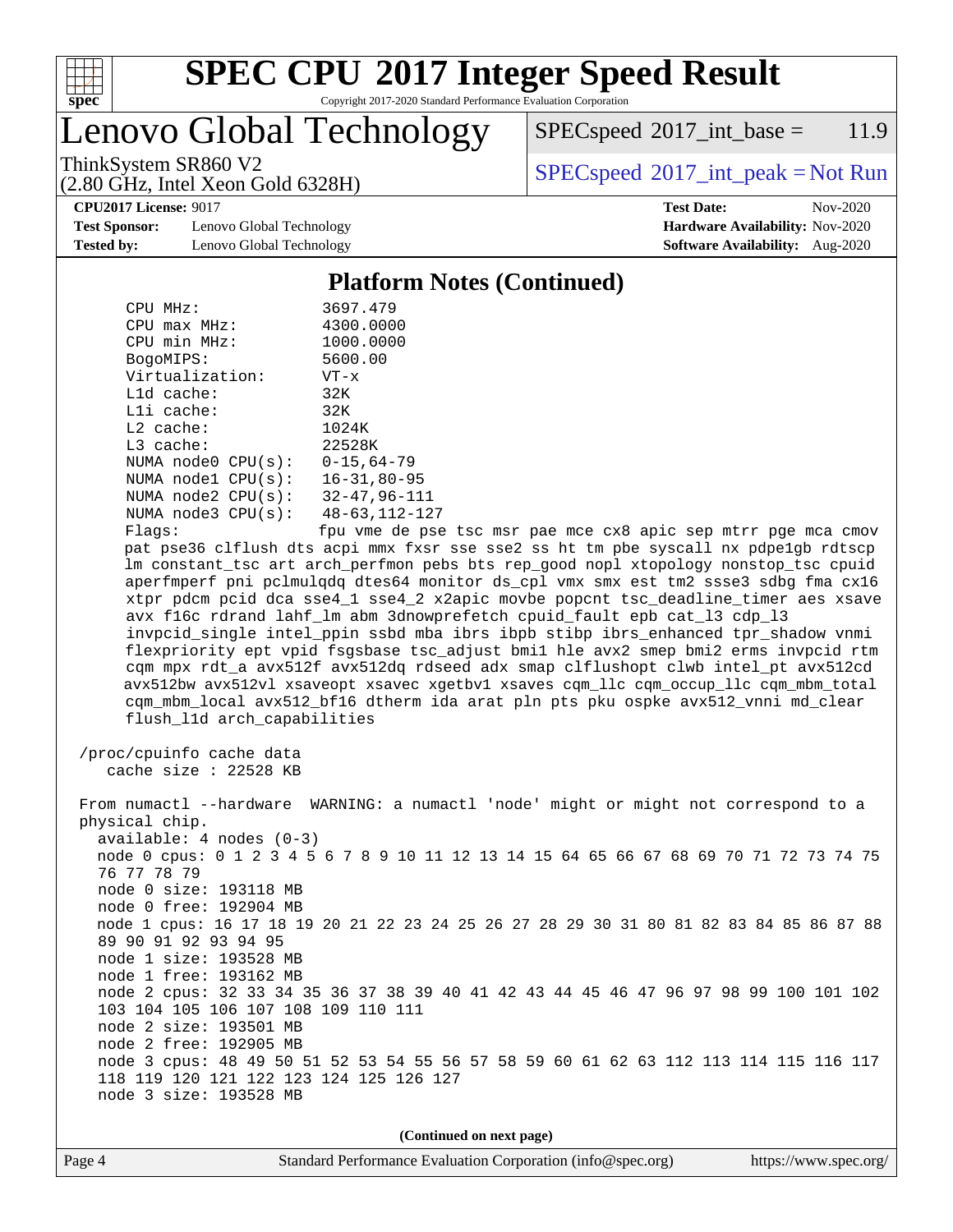

Copyright 2017-2020 Standard Performance Evaluation Corporation

## Lenovo Global Technology

 $SPECspeed^{\circ}2017\_int\_base = 11.9$  $SPECspeed^{\circ}2017\_int\_base = 11.9$ 

(2.80 GHz, Intel Xeon Gold 6328H)

ThinkSystem SR860 V2<br>  $\begin{array}{c}\n\text{SPEC speed} \textdegree 2017\_int\_peak = Not Run\n\end{array}$ 

**[Test Sponsor:](http://www.spec.org/auto/cpu2017/Docs/result-fields.html#TestSponsor)** Lenovo Global Technology **[Hardware Availability:](http://www.spec.org/auto/cpu2017/Docs/result-fields.html#HardwareAvailability)** Nov-2020 **[Tested by:](http://www.spec.org/auto/cpu2017/Docs/result-fields.html#Testedby)** Lenovo Global Technology **[Software Availability:](http://www.spec.org/auto/cpu2017/Docs/result-fields.html#SoftwareAvailability)** Aug-2020

**[CPU2017 License:](http://www.spec.org/auto/cpu2017/Docs/result-fields.html#CPU2017License)** 9017 **[Test Date:](http://www.spec.org/auto/cpu2017/Docs/result-fields.html#TestDate)** Nov-2020

#### **[Platform Notes \(Continued\)](http://www.spec.org/auto/cpu2017/Docs/result-fields.html#PlatformNotes)**

 node 3 free: 193314 MB node distances: node 0 1 2 3 0: 10 20 20 20 1: 20 10 20 20 2: 20 20 10 20 3: 20 20 20 10 From /proc/meminfo MemTotal: 792245284 kB HugePages\_Total: 0 Hugepagesize: 2048 kB /usr/bin/lsb\_release -d Red Hat Enterprise Linux release 8.2 (Ootpa) From /etc/\*release\* /etc/\*version\* os-release: NAME="Red Hat Enterprise Linux" VERSION="8.2 (Ootpa)" ID="rhel" ID\_LIKE="fedora" VERSION\_ID="8.2" PLATFORM\_ID="platform:el8" PRETTY\_NAME="Red Hat Enterprise Linux 8.2 (Ootpa)" ANSI\_COLOR="0;31" redhat-release: Red Hat Enterprise Linux release 8.2 (Ootpa) system-release: Red Hat Enterprise Linux release 8.2 (Ootpa) system-release-cpe: cpe:/o:redhat:enterprise\_linux:8.2:ga uname -a: Linux localhost.localdomain 4.18.0-193.el8.x86\_64 #1 SMP Fri Mar 27 14:35:58 UTC 2020 x86\_64 x86\_64 x86\_64 GNU/Linux Kernel self-reported vulnerability status: itlb\_multihit: Not affected CVE-2018-3620 (L1 Terminal Fault): Not affected Microarchitectural Data Sampling: Not affected CVE-2017-5754 (Meltdown): Not affected CVE-2018-3639 (Speculative Store Bypass): Mitigation: Speculative Store Bypass disabled via prctl and seccomp CVE-2017-5753 (Spectre variant 1): Mitigation: usercopy/swapgs barriers and \_\_user pointer sanitization CVE-2017-5715 (Spectre variant 2): Mitigation: Enhanced IBRS, IBPB: conditional, RSB filling tsx\_async\_abort: Not affected **(Continued on next page)**

Page 5 Standard Performance Evaluation Corporation [\(info@spec.org\)](mailto:info@spec.org) <https://www.spec.org/>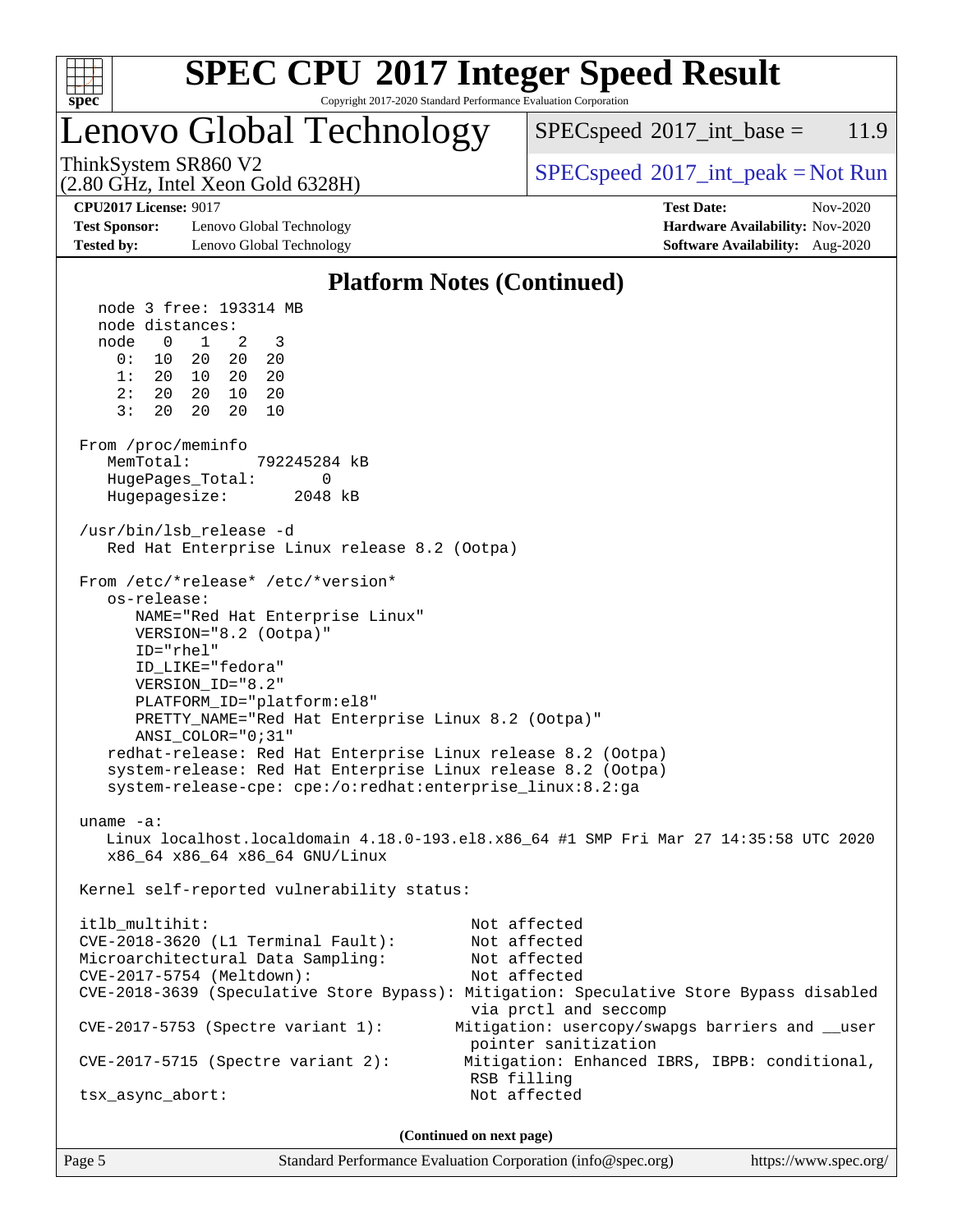

Copyright 2017-2020 Standard Performance Evaluation Corporation

## Lenovo Global Technology

 $SPEC speed^{\circ}2017\_int\_base = 11.9$ 

(2.80 GHz, Intel Xeon Gold 6328H)

ThinkSystem SR860 V2<br>  $\begin{array}{c}\n\text{SPEC speed} \textdegree 2017\_int\_peak = Not Run\n\end{array}$ 

**[CPU2017 License:](http://www.spec.org/auto/cpu2017/Docs/result-fields.html#CPU2017License)** 9017 **[Test Date:](http://www.spec.org/auto/cpu2017/Docs/result-fields.html#TestDate)** Nov-2020

**[Test Sponsor:](http://www.spec.org/auto/cpu2017/Docs/result-fields.html#TestSponsor)** Lenovo Global Technology **[Hardware Availability:](http://www.spec.org/auto/cpu2017/Docs/result-fields.html#HardwareAvailability)** Nov-2020 **[Tested by:](http://www.spec.org/auto/cpu2017/Docs/result-fields.html#Testedby)** Lenovo Global Technology **[Software Availability:](http://www.spec.org/auto/cpu2017/Docs/result-fields.html#SoftwareAvailability)** Aug-2020

## **[Platform Notes \(Continued\)](http://www.spec.org/auto/cpu2017/Docs/result-fields.html#PlatformNotes)**

run-level 3 Nov 27 02:42

 SPEC is set to: /home/cpu2017-1.1.0-ic19.1u2 Filesystem Type Size Used Avail Use% Mounted on /dev/sda3 xfs 892G 36G 856G 5% /

From /sys/devices/virtual/dmi/id

 BIOS: Lenovo M5E107H-1.00 10/18/2020 Vendor: Lenovo Product: ThinkSystem SR860 V2 Product Family: ThinkSystem Serial: none

 Additional information from dmidecode follows. WARNING: Use caution when you interpret this section. The 'dmidecode' program reads system data which is "intended to allow hardware to be accurately determined", but the intent may not be met, as there are frequent changes to hardware, firmware, and the "DMTF SMBIOS" standard. Memory:

48x SK Hynix HMA82GR7CJR8N-XN 16 GB 2 rank 3200

 (End of data from sysinfo program) Memory on this system run at 2933 MHz due to CPU limitation.

#### **[Compiler Version Notes](http://www.spec.org/auto/cpu2017/Docs/result-fields.html#CompilerVersionNotes)**

| Fortran   $648$ . exchange2 $s(base)$<br>(Continued on next page)                                                                                                        | https://www.spec.org/ |
|--------------------------------------------------------------------------------------------------------------------------------------------------------------------------|-----------------------|
|                                                                                                                                                                          |                       |
|                                                                                                                                                                          |                       |
| Intel(R) $C++$ Compiler for applications running on Intel(R) 64, Version<br>19.1.2.275 Build 20200604<br>Copyright (C) 1985-2020 Intel Corporation. All rights reserved. |                       |
| $620$ .omnetpp $s(base)$ 623.xalancbmk $s(base)$ 631.deepsjeng $s(base)$<br>$C++$<br>$641.$ leela $s$ (base)                                                             |                       |
| Intel(R) C Compiler for applications running on Intel(R) $64$ , Version<br>19.1.2.275 Build 20200604<br>Copyright (C) 1985-2020 Intel Corporation. All rights reserved.  |                       |
| $600.$ perlbench $s(base)$ $602.$ qcc $s(base)$ $605.$ mcf $s(base)$<br>$\mathcal{C}$<br>$625.x264_s(base) 657.xz_s(base)$                                               |                       |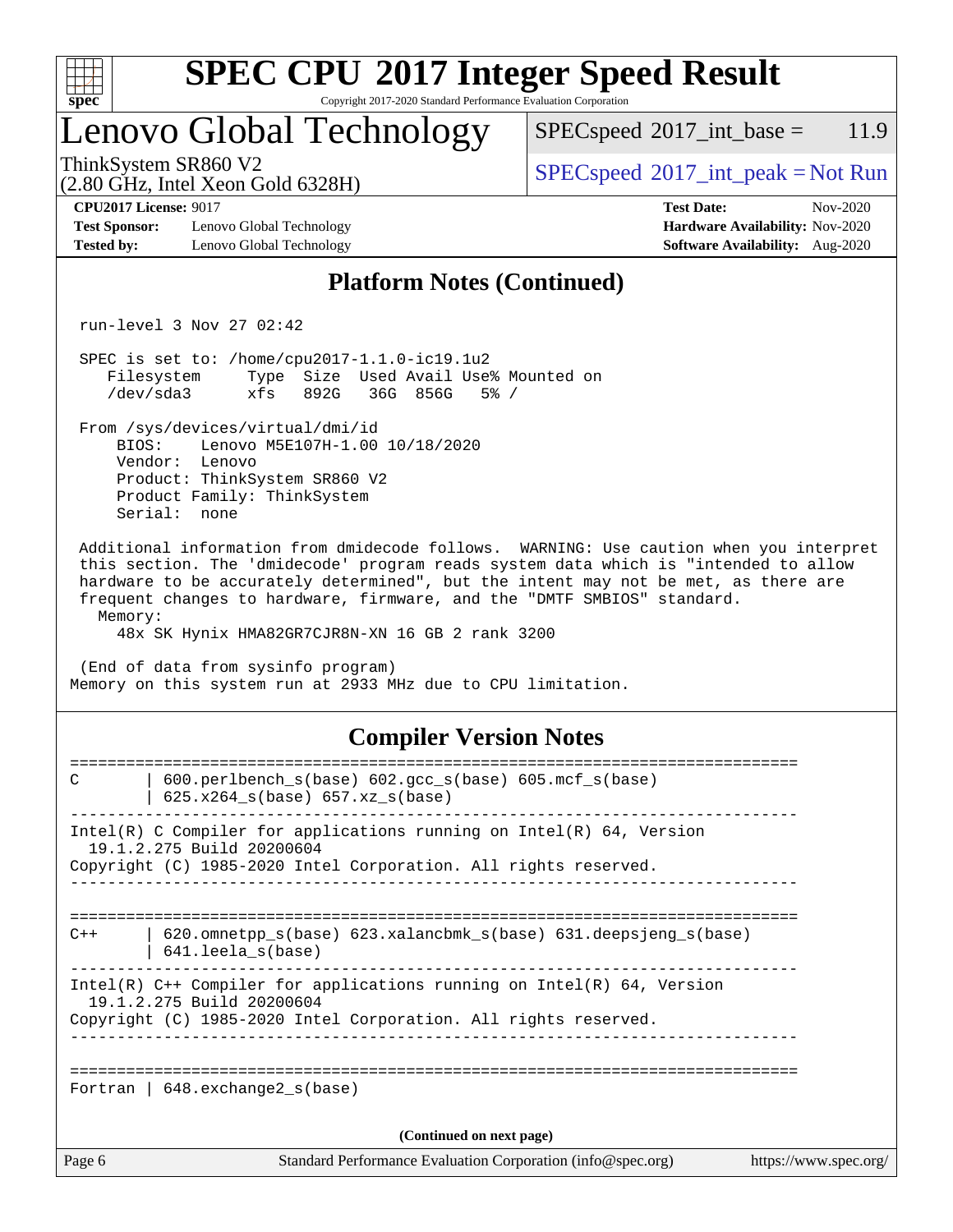

Copyright 2017-2020 Standard Performance Evaluation Corporation

## Lenovo Global Technology

 $SPEC speed^{\circ}2017\_int\_base = 11.9$ 

(2.80 GHz, Intel Xeon Gold 6328H)

ThinkSystem SR860 V2  $\begin{array}{c} \text{SPEC speed} \textdegree 2017\_int\_peak = Not Run \end{array}$ 

**[Test Sponsor:](http://www.spec.org/auto/cpu2017/Docs/result-fields.html#TestSponsor)** Lenovo Global Technology **[Hardware Availability:](http://www.spec.org/auto/cpu2017/Docs/result-fields.html#HardwareAvailability)** Nov-2020 **[Tested by:](http://www.spec.org/auto/cpu2017/Docs/result-fields.html#Testedby)** Lenovo Global Technology **[Software Availability:](http://www.spec.org/auto/cpu2017/Docs/result-fields.html#SoftwareAvailability)** Aug-2020

**[CPU2017 License:](http://www.spec.org/auto/cpu2017/Docs/result-fields.html#CPU2017License)** 9017 **[Test Date:](http://www.spec.org/auto/cpu2017/Docs/result-fields.html#TestDate)** Nov-2020

#### **[Compiler Version Notes \(Continued\)](http://www.spec.org/auto/cpu2017/Docs/result-fields.html#CompilerVersionNotes)**

------------------------------------------------------------------------------ Intel(R) Fortran Intel(R) 64 Compiler for applications running on Intel(R) 64, Version 19.1.2.275 Build 20200623 Copyright (C) 1985-2020 Intel Corporation. All rights reserved. ------------------------------------------------------------------------------

**[Base Compiler Invocation](http://www.spec.org/auto/cpu2017/Docs/result-fields.html#BaseCompilerInvocation)**

[C benchmarks](http://www.spec.org/auto/cpu2017/Docs/result-fields.html#Cbenchmarks):  $i$ cc

[C++ benchmarks:](http://www.spec.org/auto/cpu2017/Docs/result-fields.html#CXXbenchmarks) [icpc](http://www.spec.org/cpu2017/results/res2020q4/cpu2017-20201207-24544.flags.html#user_CXXbase_intel_icpc_c510b6838c7f56d33e37e94d029a35b4a7bccf4766a728ee175e80a419847e808290a9b78be685c44ab727ea267ec2f070ec5dc83b407c0218cded6866a35d07)

[Fortran benchmarks](http://www.spec.org/auto/cpu2017/Docs/result-fields.html#Fortranbenchmarks): [ifort](http://www.spec.org/cpu2017/results/res2020q4/cpu2017-20201207-24544.flags.html#user_FCbase_intel_ifort_8111460550e3ca792625aed983ce982f94888b8b503583aa7ba2b8303487b4d8a21a13e7191a45c5fd58ff318f48f9492884d4413fa793fd88dd292cad7027ca)

## **[Base Portability Flags](http://www.spec.org/auto/cpu2017/Docs/result-fields.html#BasePortabilityFlags)**

 600.perlbench\_s: [-DSPEC\\_LP64](http://www.spec.org/cpu2017/results/res2020q4/cpu2017-20201207-24544.flags.html#b600.perlbench_s_basePORTABILITY_DSPEC_LP64) [-DSPEC\\_LINUX\\_X64](http://www.spec.org/cpu2017/results/res2020q4/cpu2017-20201207-24544.flags.html#b600.perlbench_s_baseCPORTABILITY_DSPEC_LINUX_X64) 602.gcc\_s: [-DSPEC\\_LP64](http://www.spec.org/cpu2017/results/res2020q4/cpu2017-20201207-24544.flags.html#suite_basePORTABILITY602_gcc_s_DSPEC_LP64) 605.mcf\_s: [-DSPEC\\_LP64](http://www.spec.org/cpu2017/results/res2020q4/cpu2017-20201207-24544.flags.html#suite_basePORTABILITY605_mcf_s_DSPEC_LP64) 620.omnetpp\_s: [-DSPEC\\_LP64](http://www.spec.org/cpu2017/results/res2020q4/cpu2017-20201207-24544.flags.html#suite_basePORTABILITY620_omnetpp_s_DSPEC_LP64) 623.xalancbmk\_s: [-DSPEC\\_LP64](http://www.spec.org/cpu2017/results/res2020q4/cpu2017-20201207-24544.flags.html#suite_basePORTABILITY623_xalancbmk_s_DSPEC_LP64) [-DSPEC\\_LINUX](http://www.spec.org/cpu2017/results/res2020q4/cpu2017-20201207-24544.flags.html#b623.xalancbmk_s_baseCXXPORTABILITY_DSPEC_LINUX) 625.x264\_s: [-DSPEC\\_LP64](http://www.spec.org/cpu2017/results/res2020q4/cpu2017-20201207-24544.flags.html#suite_basePORTABILITY625_x264_s_DSPEC_LP64) 631.deepsjeng\_s: [-DSPEC\\_LP64](http://www.spec.org/cpu2017/results/res2020q4/cpu2017-20201207-24544.flags.html#suite_basePORTABILITY631_deepsjeng_s_DSPEC_LP64) 641.leela\_s: [-DSPEC\\_LP64](http://www.spec.org/cpu2017/results/res2020q4/cpu2017-20201207-24544.flags.html#suite_basePORTABILITY641_leela_s_DSPEC_LP64) 648.exchange2\_s: [-DSPEC\\_LP64](http://www.spec.org/cpu2017/results/res2020q4/cpu2017-20201207-24544.flags.html#suite_basePORTABILITY648_exchange2_s_DSPEC_LP64) 657.xz\_s: [-DSPEC\\_LP64](http://www.spec.org/cpu2017/results/res2020q4/cpu2017-20201207-24544.flags.html#suite_basePORTABILITY657_xz_s_DSPEC_LP64)

## **[Base Optimization Flags](http://www.spec.org/auto/cpu2017/Docs/result-fields.html#BaseOptimizationFlags)**

[C benchmarks](http://www.spec.org/auto/cpu2017/Docs/result-fields.html#Cbenchmarks):

[-m64](http://www.spec.org/cpu2017/results/res2020q4/cpu2017-20201207-24544.flags.html#user_CCbase_m64-icc) [-qnextgen](http://www.spec.org/cpu2017/results/res2020q4/cpu2017-20201207-24544.flags.html#user_CCbase_f-qnextgen) [-std=c11](http://www.spec.org/cpu2017/results/res2020q4/cpu2017-20201207-24544.flags.html#user_CCbase_std-icc-std_0e1c27790398a4642dfca32ffe6c27b5796f9c2d2676156f2e42c9c44eaad0c049b1cdb667a270c34d979996257aeb8fc440bfb01818dbc9357bd9d174cb8524) [-Wl,-plugin-opt=-x86-branches-within-32B-boundaries](http://www.spec.org/cpu2017/results/res2020q4/cpu2017-20201207-24544.flags.html#user_CCbase_f-x86-branches-within-32B-boundaries_0098b4e4317ae60947b7b728078a624952a08ac37a3c797dfb4ffeb399e0c61a9dd0f2f44ce917e9361fb9076ccb15e7824594512dd315205382d84209e912f3) [-Wl,-z,muldefs](http://www.spec.org/cpu2017/results/res2020q4/cpu2017-20201207-24544.flags.html#user_CCbase_link_force_multiple1_b4cbdb97b34bdee9ceefcfe54f4c8ea74255f0b02a4b23e853cdb0e18eb4525ac79b5a88067c842dd0ee6996c24547a27a4b99331201badda8798ef8a743f577) [-xCORE-AVX512](http://www.spec.org/cpu2017/results/res2020q4/cpu2017-20201207-24544.flags.html#user_CCbase_f-xCORE-AVX512) [-O3](http://www.spec.org/cpu2017/results/res2020q4/cpu2017-20201207-24544.flags.html#user_CCbase_f-O3) [-ffast-math](http://www.spec.org/cpu2017/results/res2020q4/cpu2017-20201207-24544.flags.html#user_CCbase_f-ffast-math) [-flto](http://www.spec.org/cpu2017/results/res2020q4/cpu2017-20201207-24544.flags.html#user_CCbase_f-flto) [-mfpmath=sse](http://www.spec.org/cpu2017/results/res2020q4/cpu2017-20201207-24544.flags.html#user_CCbase_f-mfpmath_70eb8fac26bde974f8ab713bc9086c5621c0b8d2f6c86f38af0bd7062540daf19db5f3a066d8c6684be05d84c9b6322eb3b5be6619d967835195b93d6c02afa1) [-funroll-loops](http://www.spec.org/cpu2017/results/res2020q4/cpu2017-20201207-24544.flags.html#user_CCbase_f-funroll-loops) [-qopt-mem-layout-trans=4](http://www.spec.org/cpu2017/results/res2020q4/cpu2017-20201207-24544.flags.html#user_CCbase_f-qopt-mem-layout-trans_fa39e755916c150a61361b7846f310bcdf6f04e385ef281cadf3647acec3f0ae266d1a1d22d972a7087a248fd4e6ca390a3634700869573d231a252c784941a8) [-fopenmp](http://www.spec.org/cpu2017/results/res2020q4/cpu2017-20201207-24544.flags.html#user_CCbase_fopenmp_5aa2e47ce4f2ef030ba5d12d5a7a9c4e57167333d78243fcadb80b48d5abb78ff19333f8478e0b2a41e63049eb285965c145ccab7b93db7d0c4d59e4dc6f5591) [-DSPEC\\_OPENMP](http://www.spec.org/cpu2017/results/res2020q4/cpu2017-20201207-24544.flags.html#suite_CCbase_DSPEC_OPENMP) [-L/usr/local/jemalloc64-5.0.1/lib](http://www.spec.org/cpu2017/results/res2020q4/cpu2017-20201207-24544.flags.html#user_CCbase_jemalloc_link_path64_1_cc289568b1a6c0fd3b62c91b824c27fcb5af5e8098e6ad028160d21144ef1b8aef3170d2acf0bee98a8da324cfe4f67d0a3d0c4cc4673d993d694dc2a0df248b) [-ljemalloc](http://www.spec.org/cpu2017/results/res2020q4/cpu2017-20201207-24544.flags.html#user_CCbase_jemalloc_link_lib_d1249b907c500fa1c0672f44f562e3d0f79738ae9e3c4a9c376d49f265a04b9c99b167ecedbf6711b3085be911c67ff61f150a17b3472be731631ba4d0471706)

#### [C++ benchmarks:](http://www.spec.org/auto/cpu2017/Docs/result-fields.html#CXXbenchmarks)

[-m64](http://www.spec.org/cpu2017/results/res2020q4/cpu2017-20201207-24544.flags.html#user_CXXbase_m64-icc) [-qnextgen](http://www.spec.org/cpu2017/results/res2020q4/cpu2017-20201207-24544.flags.html#user_CXXbase_f-qnextgen) [-Wl,-plugin-opt=-x86-branches-within-32B-boundaries](http://www.spec.org/cpu2017/results/res2020q4/cpu2017-20201207-24544.flags.html#user_CXXbase_f-x86-branches-within-32B-boundaries_0098b4e4317ae60947b7b728078a624952a08ac37a3c797dfb4ffeb399e0c61a9dd0f2f44ce917e9361fb9076ccb15e7824594512dd315205382d84209e912f3)

**(Continued on next page)**

| Page 7 | Standard Performance Evaluation Corporation (info@spec.org) | https://www.spec.org/ |
|--------|-------------------------------------------------------------|-----------------------|